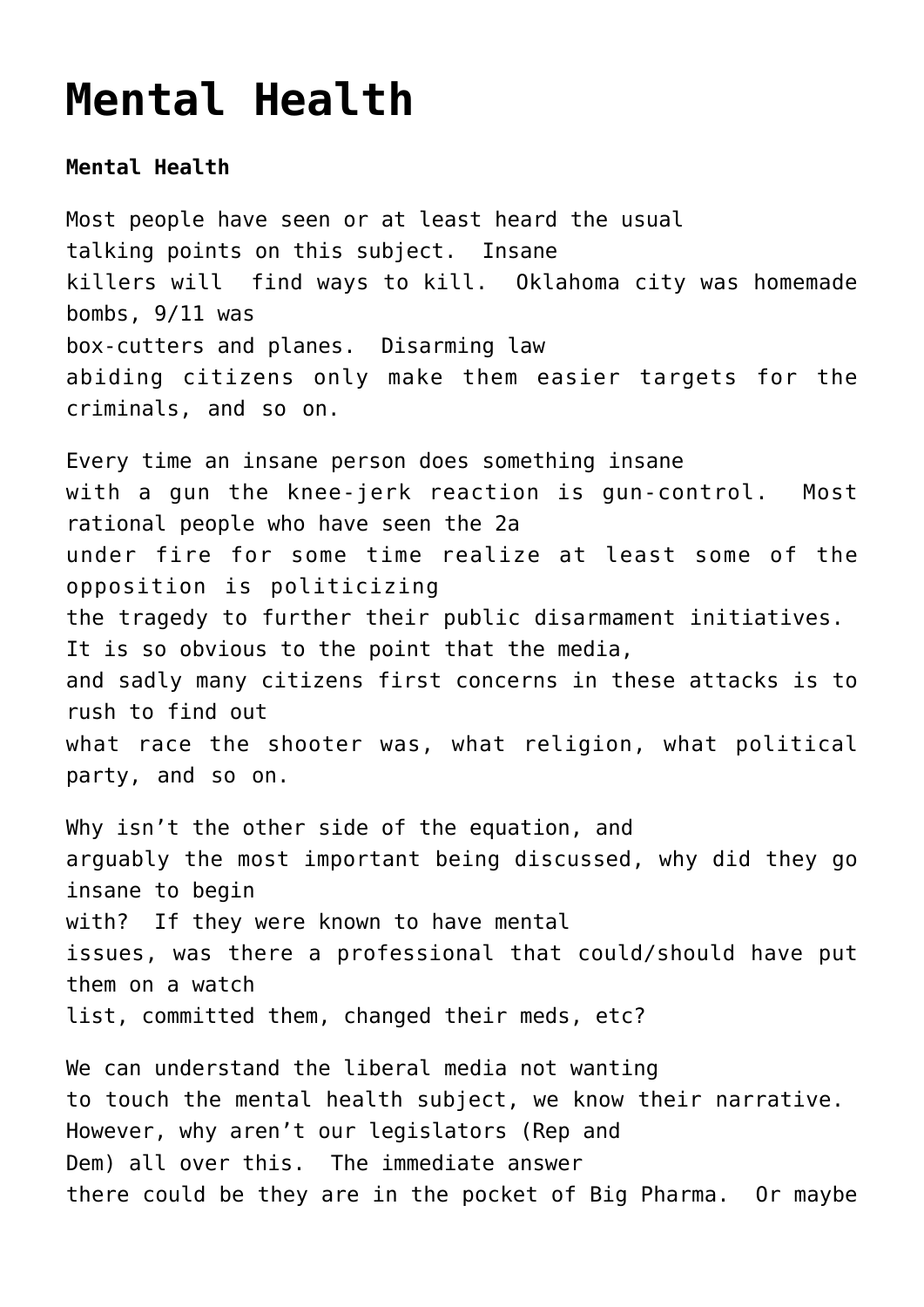they don't get paid enough to tackle such a far-reaching issue (sarcasm). Maybe it's just easier to throw out a red-flag law and take the responsibility off of them, away from the insane person and the processes that failed them, and put it on "us" who failed to notice and report said person. This will inevenitably result in one action, over-compensation. No judge/official is going to be "that one" that didn't act on a tip. Evert tip will be viewed as a worst-case scenario leading to an abundance of false-positive actions. Innocent people targeted and destroyed by a flawed process. I don't know what our politicians problem is. I do know they need to get over it. There have been significant advances in gene testing for adverse reactions to psychiatric drugs. Previously a Doctor would prescribe a drug and then monitor it for a period of time, perhaps months. If the drug didn't properly treat the condition, or produced even worse side effects, then the doctor would try another drug, possibly taking another month or two, and so on till they find one that works. Psychiatric Pharmacologic Testing analyzes 11 genes and reports on 83 prescription drugs that are commonly and routinely prescribed for mental health conditions. This list includes but is not limited to drug used to treat depression, anxiety, ADHD, and several other mental health conditions.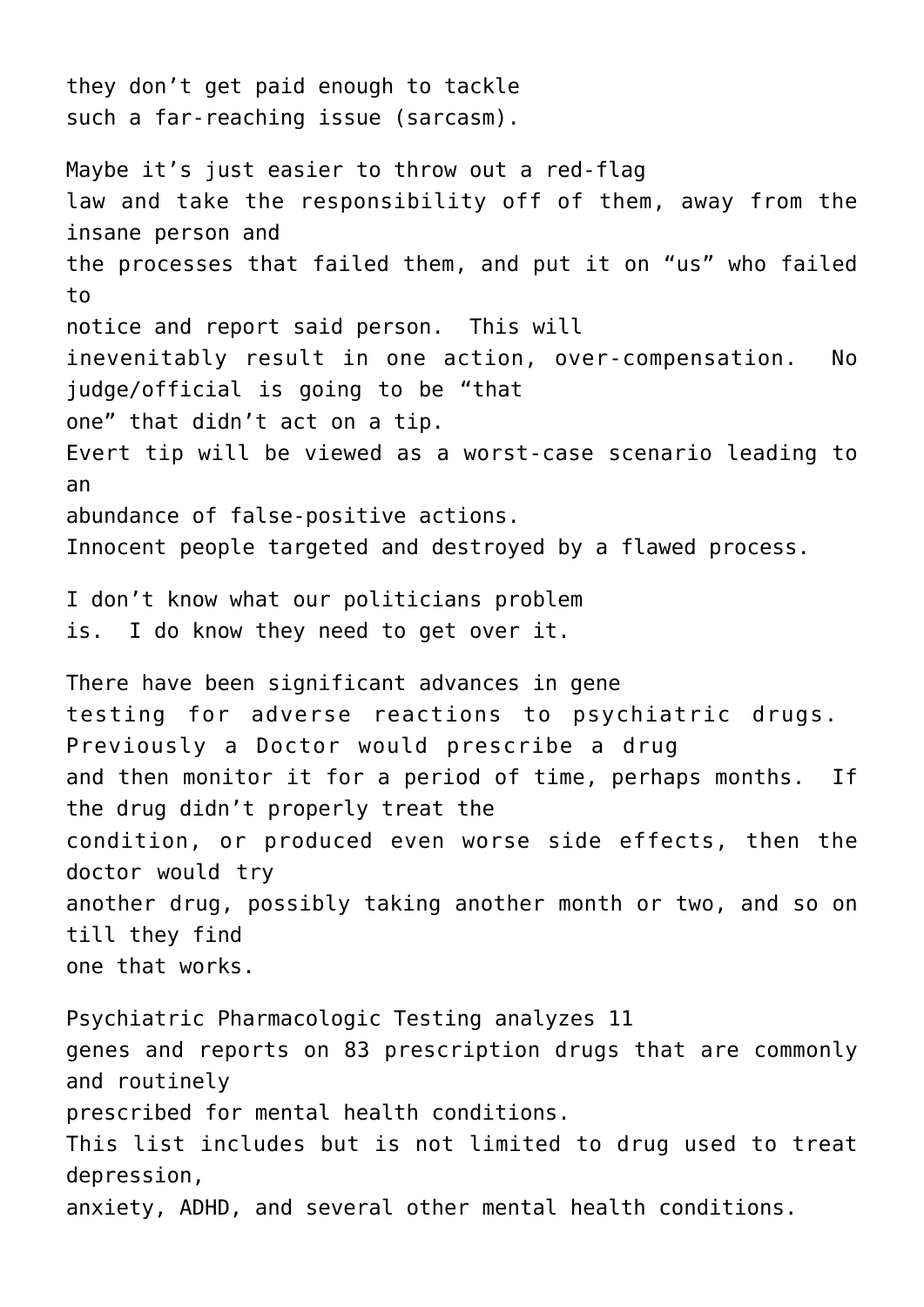The blood test can be performed at your local doctor and sent off with results in about 2 weeks. The results takes out most of the trial and error phase by giving the Doctor a list, based on the individuals genes, that clearly says which drugs are most likely to work, which ones may work with some side effects, and which drugs should be avoided at all costs. Media, politicians, doctors, insurance companies,

government… WHY is this test NOT MANDATORY for users of these drugs? Why is this opportunity to reduce/improve mental health issues not near the top of your list of "things to do"?

I've stayed away from the gun control side of the argument because, as I stated earlier, the downfall of redflag laws, disarmament without due process, and all of the other pre-Communist actions will only hurt us (the lawful individual). Those points, and their counter-points (if any) have been beaten repeatedly with a stick. Disarmament of lawful citizens in a nation does not lead to a happy ending, for the citizens that is.

If you have higher rates of insanity, then address the insanity. Require this genetic testing. Look at the HIPAA laws and make it easier for a qualified mental health professional (not your Ex or angry political opposite) to put potential problem people on a watch list, perhaps blocking, or requiring extra steps (extended waittimes and evaluation, etc) to purchase guns for those individuals instead of